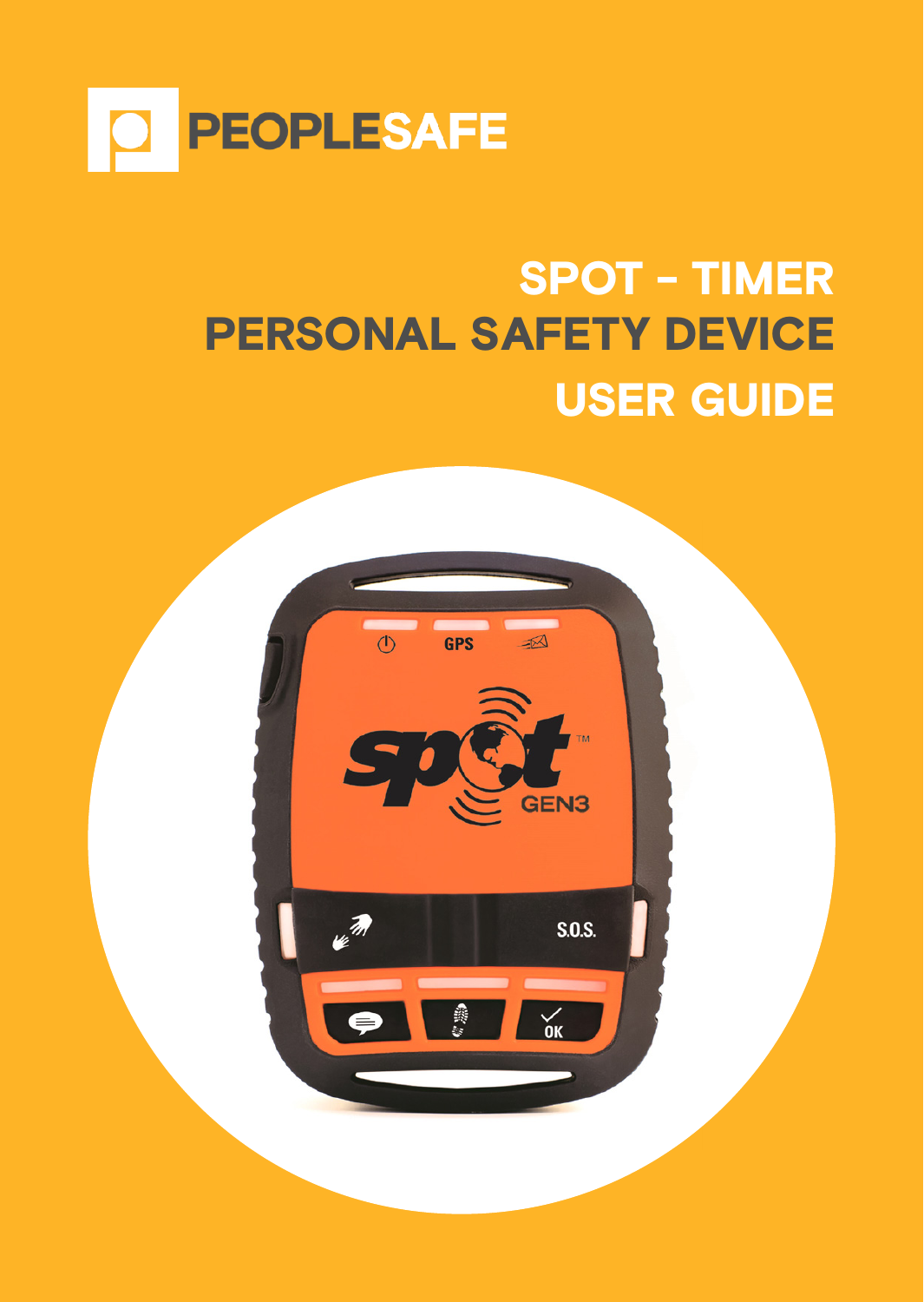Peoplesafe, Emerald House, East Street , Epsom, KT17 1HS

Tel: +44 (0) 800 990 3562 Email: customer.support@peoplesafe.co.uk www.peoplesafe.co.uk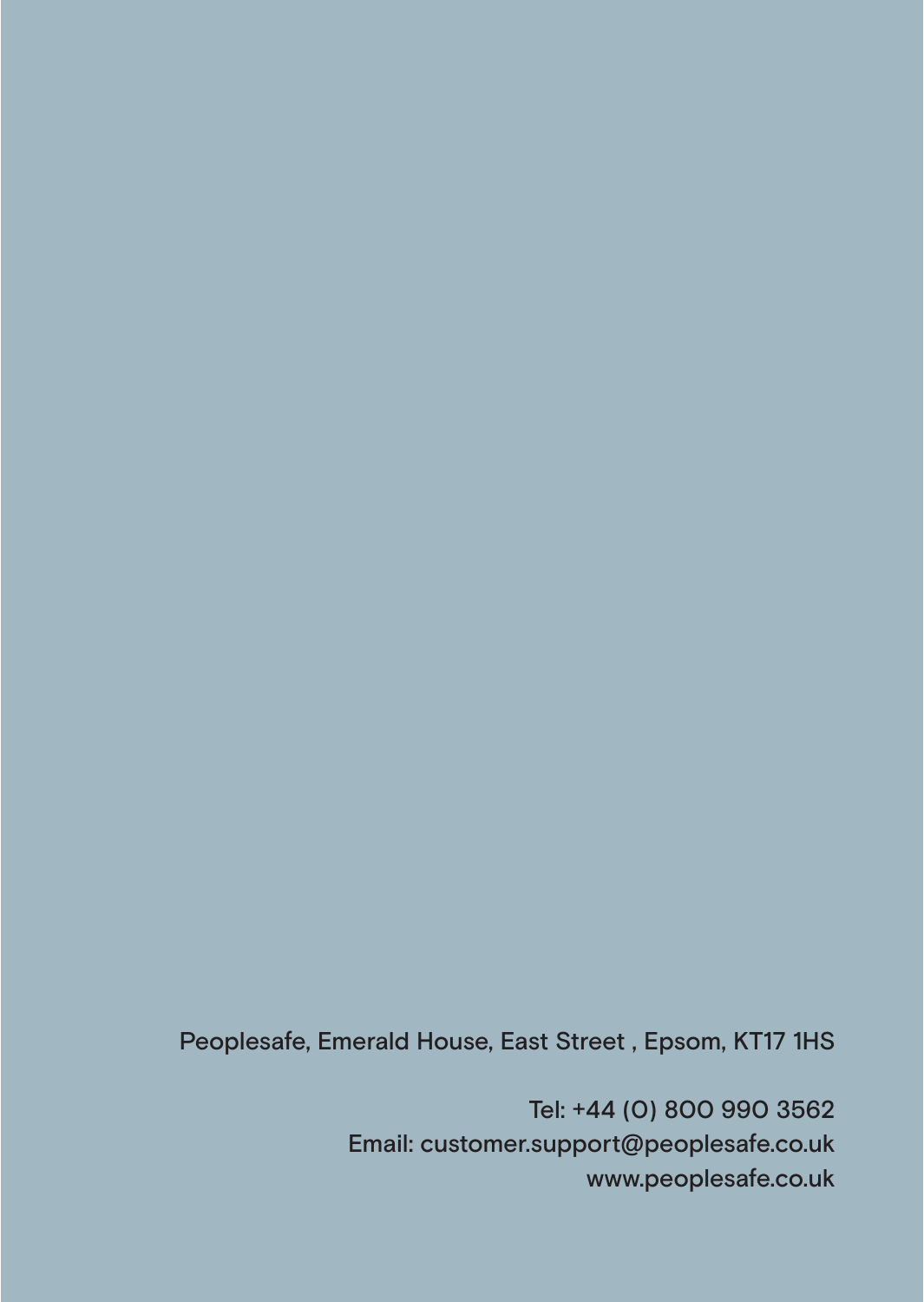| <b>CONTENTS</b>                                                                                                                                                                                                                        | <b>PAGF</b> |
|----------------------------------------------------------------------------------------------------------------------------------------------------------------------------------------------------------------------------------------|-------------|
| <b>WELCOME</b><br>What's in the Box<br><b>Disclaimer</b>                                                                                                                                                                               | Δ           |
| <b>SPOT DEVICE</b>                                                                                                                                                                                                                     | 5           |
| <b>SPOT INDICATORS</b>                                                                                                                                                                                                                 | $6 - 7$     |
| <b>GETTING STARTED</b><br>Enter your Account Details<br>Switching the SPOT on and off<br>Acquire a GPS Signal<br>Performing a Test Alarm                                                                                               | 8-10        |
| <b>HOW TO USE YOUR DEVICE</b><br>Activating an SOS Alarm<br>Starting/Extending/Ending An Activity<br><b>Sending Automatic Positions</b><br><b>Replacing the Batteries</b><br><b>Cleaning the Device</b><br><b>Operating Conditions</b> | $11 - 15$   |
| <b>THINGS TO REMEMBER</b>                                                                                                                                                                                                              | 16          |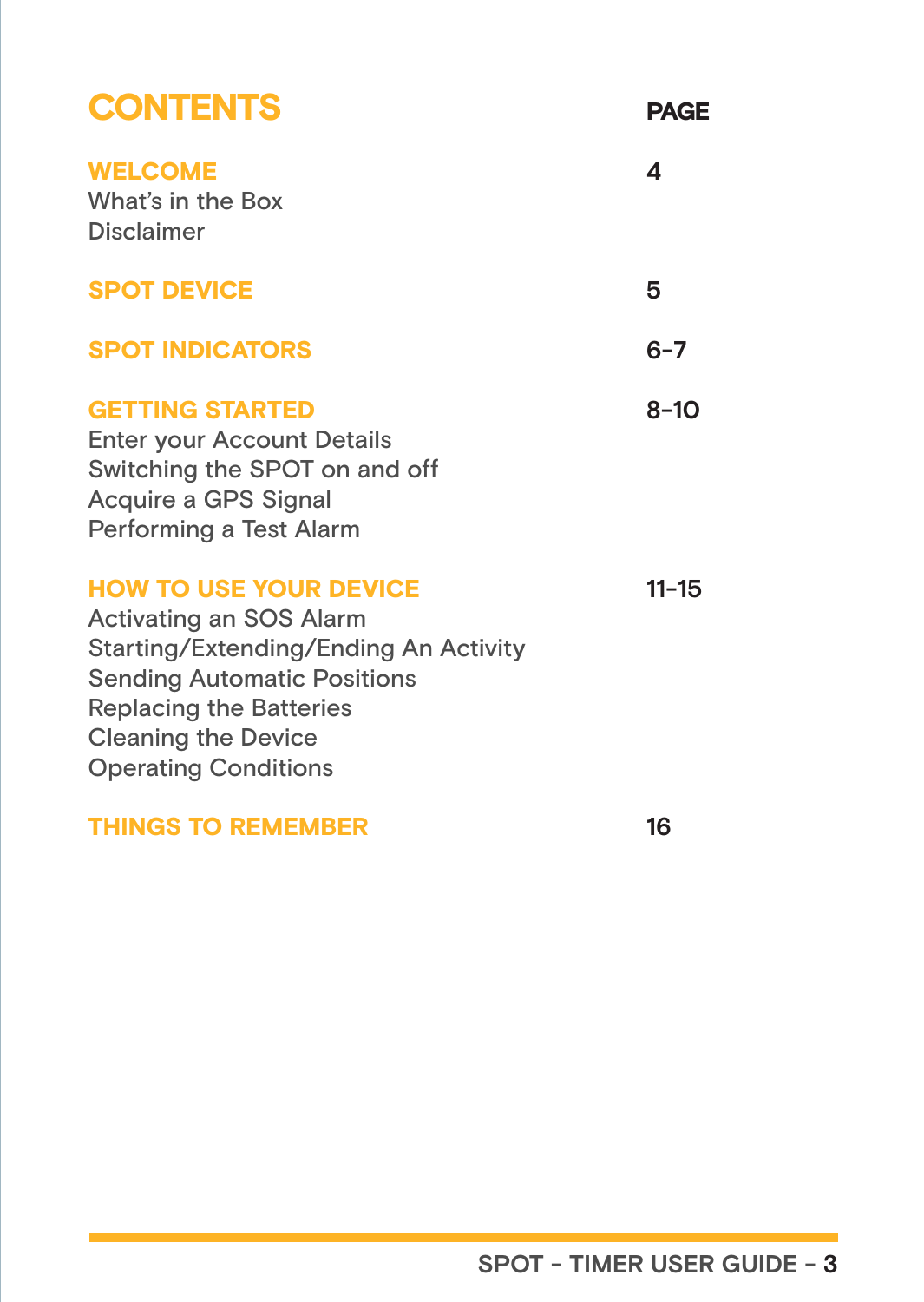## WELCOME

The SPOT - Timer personal safety device uses Satellite technology to transmit SOS alarms to Peoplesafe's Alarm Receiving Centre, at the touch of a button. As the device is not reliant on mobile phone technology it is able to transmit its location from almost anywhere; even in areas where there is poor or no network coverage. This capability makes SPOT the ideal solution for workers who frequently visit areas with mobile phone network 'black spots'.

## WHAT'S IN THE BOX?

When you receive your SPOT GEN3 device, you should find the following items:

- 1. SPOT device (fitted with 4 x AAA lithium batteries)
- 2. USB cable
- 3. Carabiner loop
- 4. User guide (this document)

If you are missing any of the above, please contact Customer Support on 0800 990 3562 between Monday – Friday, 9am – 5.30pm.

## **DISCLAIMER**

It is important that you follow the instructions in this guide carefully. Peoplesafe cannot be held liable for non-performance of your SPOT device or the Alarm Receiving Centre and any ensuing consequences, if you do not follow proper usage and maintenance procedures.

Deliberate false alarms or hoax activations are in breach of the Terms & Conditions and can result in termination of the service.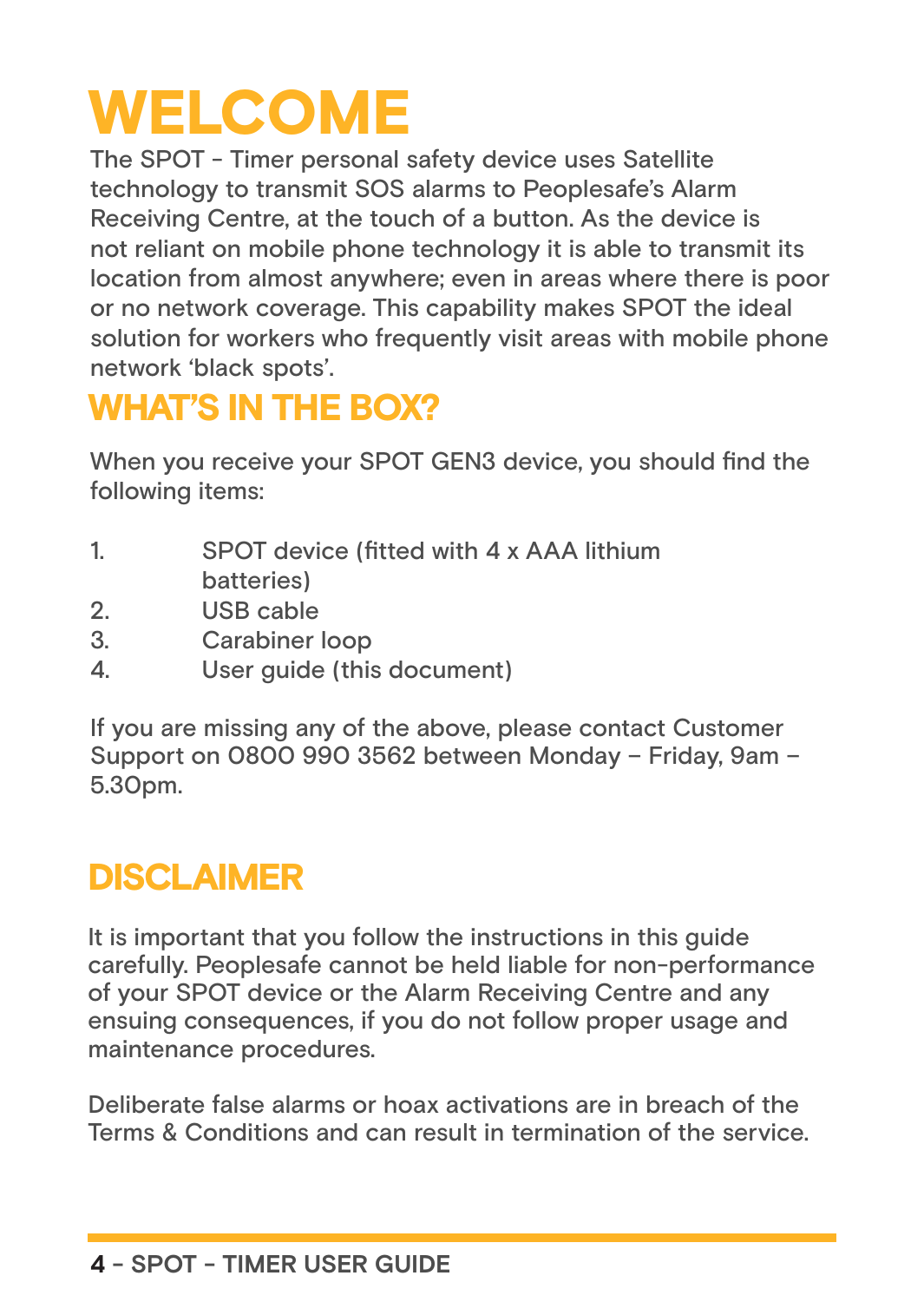## SPOT DEVICE

The following information should be read and understood before using or charging your SPOT personal safety device.



- 1. Power Indicator
- 2. GPS Indicator
- 3. Message Sending Indicator
- 4. Assist Indicator
- 5. Assist Button
- 6. SOS Indicator
- 7. SOS Button
- 8. End Activity Indicator
- 9. End Activity Button
- 10. Automatic Position
- Indicator
- 11. Automatic Position Button
- 12. Log Activity Indicator
- 13. Log Activity Button
- 14. Power Button
- 15. USB Port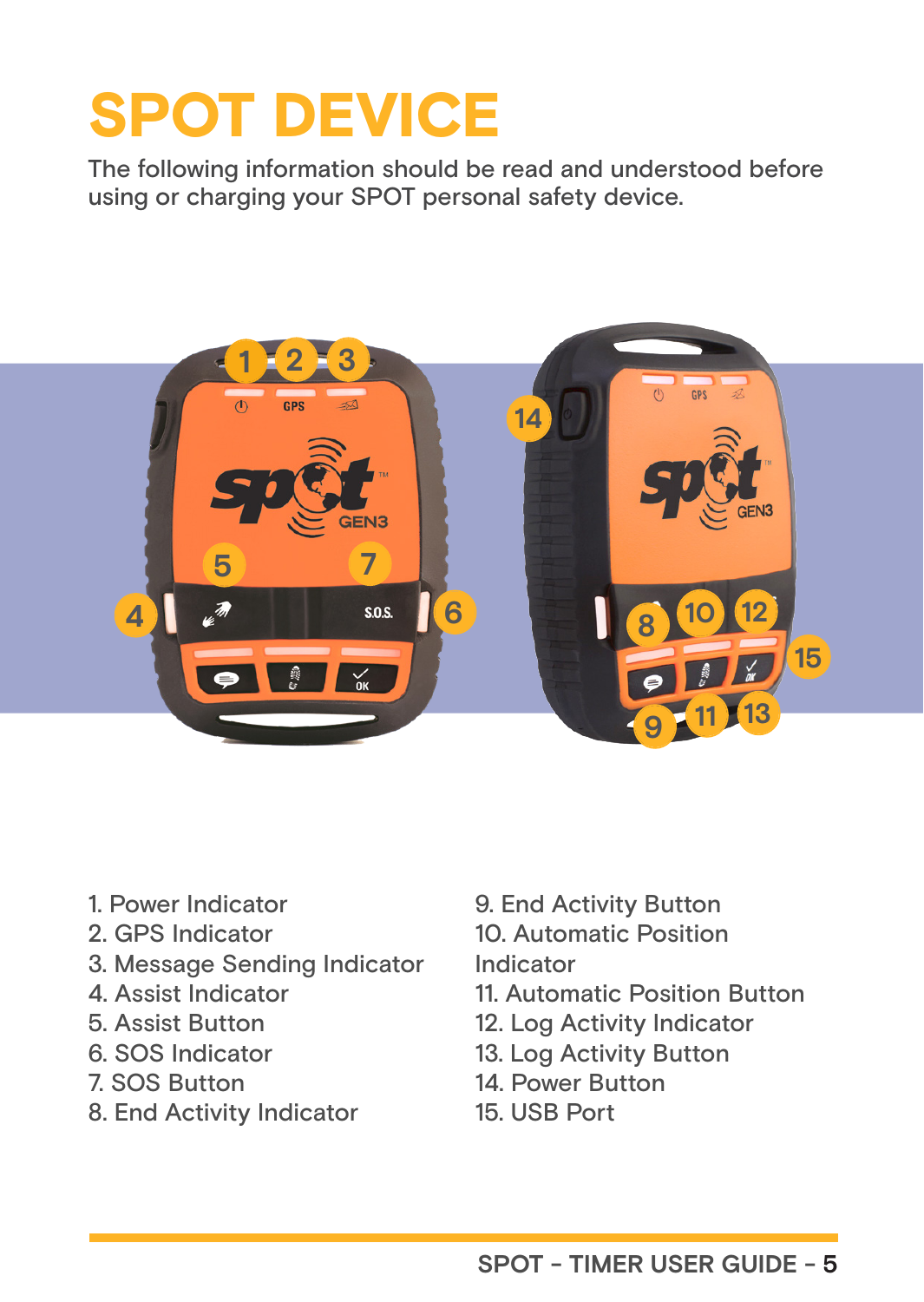## WHAT DO THE INDICATORS MEAN?

**SPOT device status indicators**



#### 1. **Power Indicator (Red) / (Green)**

- Indicator flashes green when the device is on.
- Indicator flashes red when the device has a low battery.

#### 2**. GPS Indicator (Red) / (Green)**

- Indicator flashes green when the device is searching for a GPS signal.
- Indicator flashes red when the device is unable to ascertain its GPS position.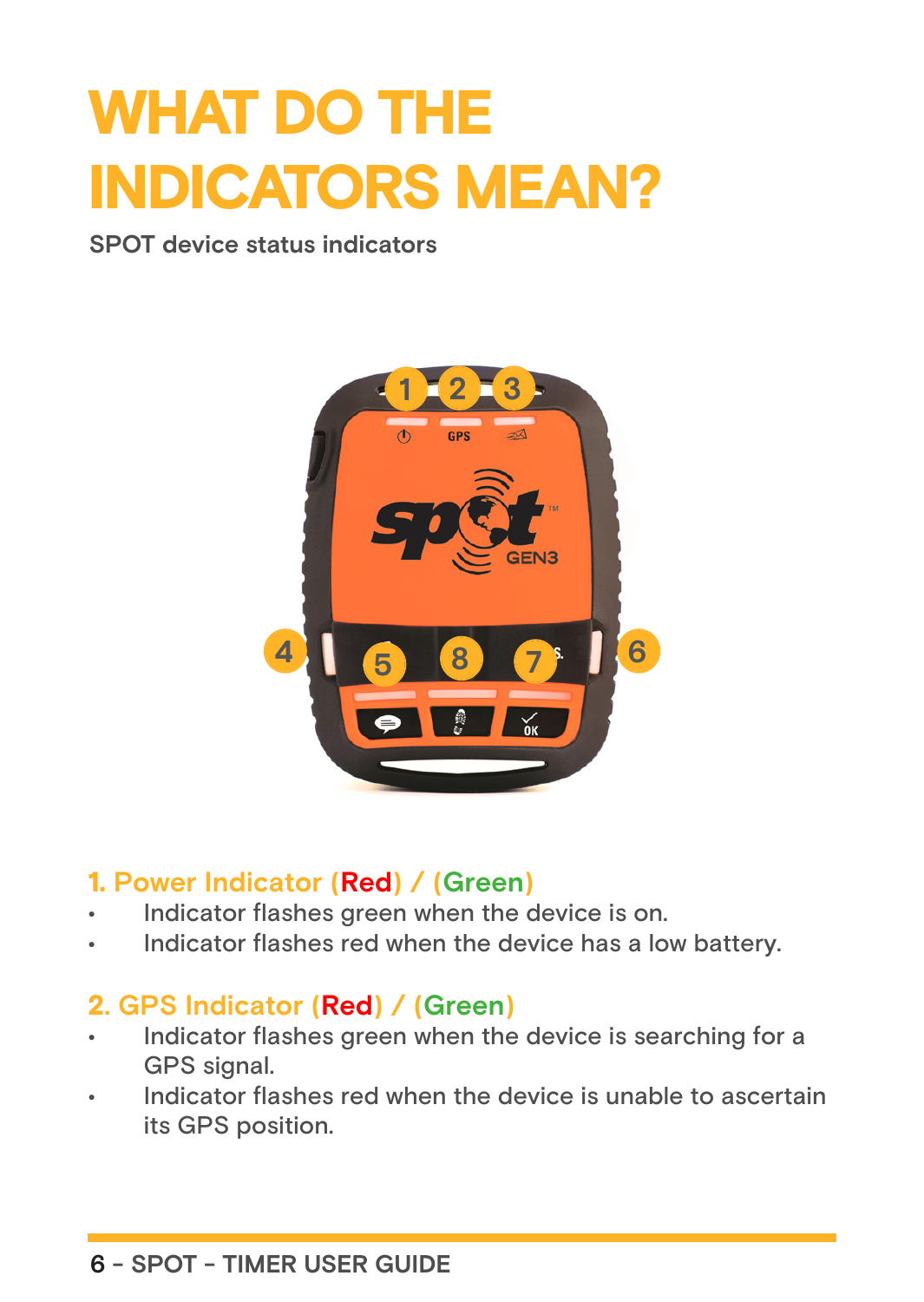#### 3. Message Sending Indicator (Red) / (Green)

- Indicator flashes green when the device is sending a message containing its GPS position (in conjunction with GPS indicator). The message sending indicator will continue to flash green until the next schedule message.
- Indicator flashes red when the device is unable to send a message.

#### 4. Assist Indicator / 6. SOS Indicator (Red) / (Green)

- Indicator flashes green when the device is sending an SOS alarm.
- Indicator flashes red when the device is unable to send an SOS alarm, or if the alarm has been cancelled by the user.

#### 5. End Activity Indicator / 7. Log Activity Indicator (Red) / (Green)

- Indicator flashes green when the device is preparing to send an end activity/ log activity message.
- Indicator flashes red when the device is unable to send an end activity/ log activity message, or if the report has been cancelled by the user.

#### 8. Automatic Position Indicator (Red) / (Green)

- Indicator flashes green when the device is in automatic position report (tracking) mode.
- Indicator flashes red when the automatic position report (tracking) mode has been cancelled by the user.

#### ALL INDICATORS (Red) / (Green)

- All indicators flash green in rotation when the device is switched on, indicating the device is performing a self-test.
- All indicators flash red if the device finds a failure during self-test contact Customer Support.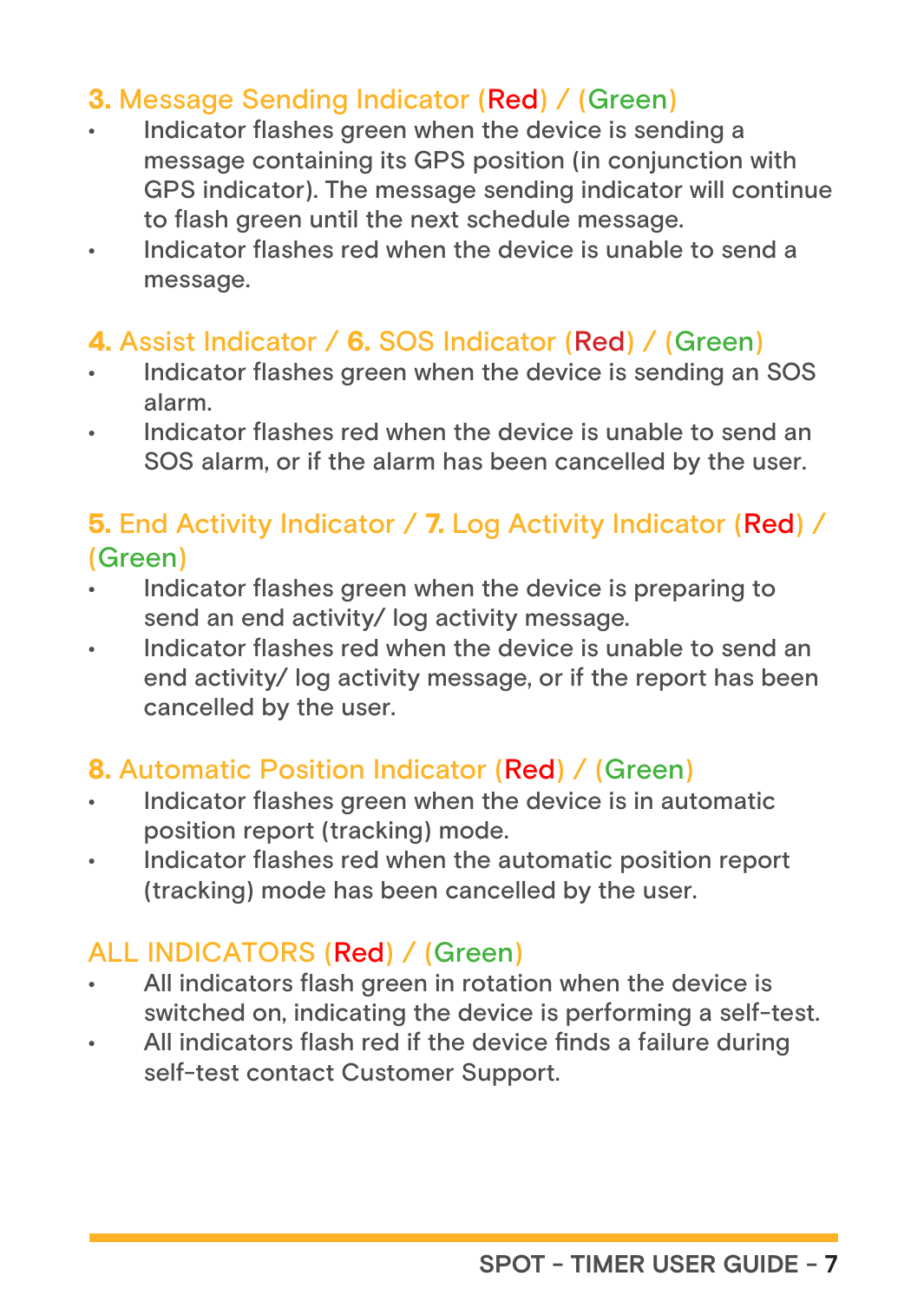## GETTING STARTED

It is essential that you complete the following five step process in order to be able to use your SPOT device.

#### ENTER YOUR ACCOUNT DETAILS

Using your customer login details which were included in your welcome letter/email, please access the Peoplesafe Portal via the website – **https://portal.peoplesafe.co.uk** and login with your username and password. Complete all the necessary Account and User details. If the Peoplesafe Portal is managed by your organisation's Administrator, please contact them regarding your user details on the Peoplesafe Portal.

Instructions should include emergency contact numbers for people who are to be informed in the event of an emergency, and will be in a position to assist the Peoplesafe Controllers and the user.

Before entering these instructions, ensure that all contacts are aware and willing to be contacted 24 hours a day to help in an emergency. It is also useful to include your own mobile phone number, as the Peoplesafe Controllers may need to contact you directly in an incident.

It is important that the information on the Peoplesafe Portal is kept accurate and up to date at all times. All personal information is fully protected and stored in such a way that Peoplesafe Controllers at the Alarm Receiving Centre have no access, until the alarm is activated.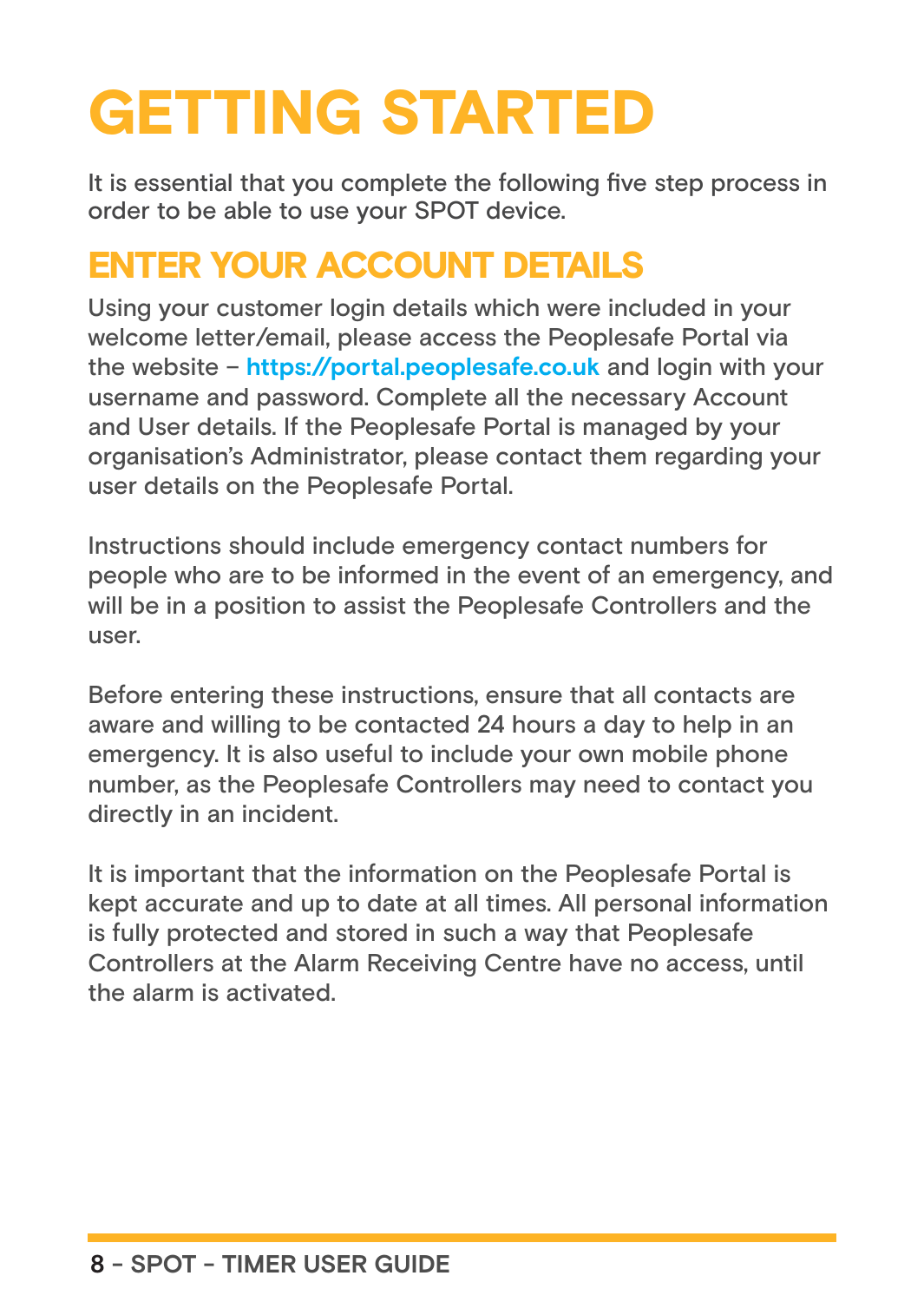#### SWITCHING THE SPOT ON AND OFF

To switch the device on or off, press and hold the side power button until the Power indicator flashes.

Once switched on, all of the lights will flash green in rotation indicating the device is performing a self-test. If all of the lights flash red, this indicates the device is not functioning correctly and you should contact Customer Support.

Note the device will automatically switch off after one hour of inactivity to conserve battery life.

Press and hold the power button until power indicator flashes to turn on / off



#### ACQUIRE A GPS SIGNALS

Once your SPOT has been switched on, it will automatically search for a GPS signal. To ensure it has acquired GPS, stand outside and hold the SPOT with the logo facing up so that it has a clear and unobstructed\* view of the sky. The device will scan for GPS satellites to obtain its current position, which may take several minutes the first time you activate the device.

The GPS indicator will flash green whilst the device is trying to ascertain a GPS fix.

\* Possible obstructions that may hinder the device from connecting to GPS satellites include: at the bottom of a handbag, indoors, in tunnels and in narrow alleys between tall buildings.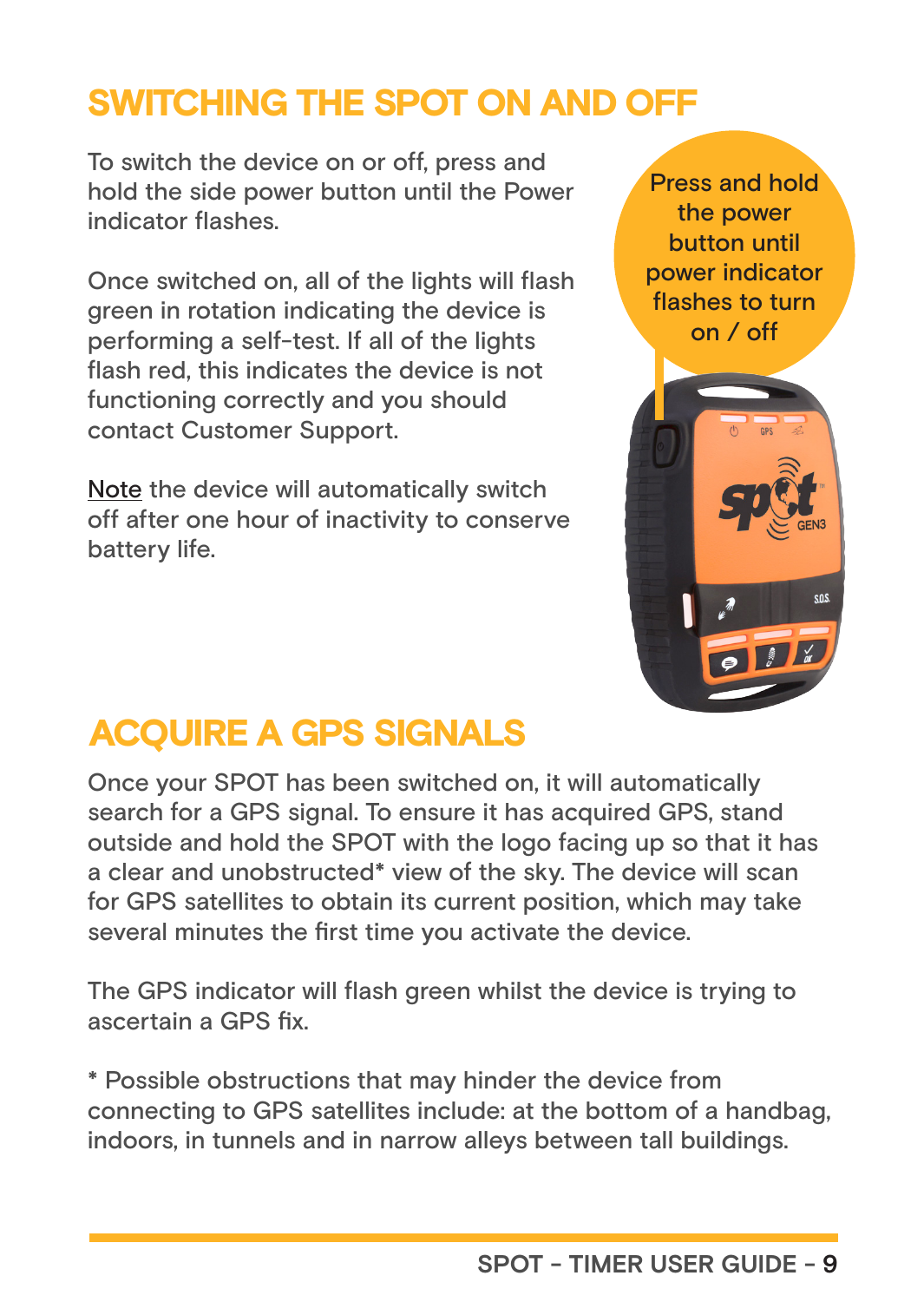#### PERFORMING A TEST ALARM

Performing an test alarm will confirm to us that you have everything setup to use your device, and that you know how to use its primary feature – raising an SOS alarm to Peoplesafe's ARC.

Open the protective flap then press and hold the SOS button until the SOS indicator flashes green. The GPS indicator will then flash green to indicate the device is acquiring its GPS position. Once it has acquired the position, both the GPS and Sending Message indicators will continue to flash green, indicating that the alarm has been sent to Peoplesafe's ARC. Note; this can take up to 5 minutes.

On receiving the alarm, Controllers at Peoplesafe's ARC will try to call you on the number(s) registered on your Peoplesafe Portal profile, such as a work or personal mobile. It is therefore important you have the phone with you when performing the activation alarm.

When answering the Controller's phone

call, please speak clearly and say "Test Call". The Controller will respond stating the device's location and will confirm the user information assigned to the device. Having confirmed it is not an emergency alarm; the Controller will ask you to cancel the alarm by pressing and holding the SOS button until the SOS. indicator flashed red. The Message Sending indicator will then flash red indicating it is sending a cancellation message, and then flash green when the message has been sent. The Controller will then end the call and your test is complete.



and hold the SOS button until SOS indicator flashes to raise a test alarm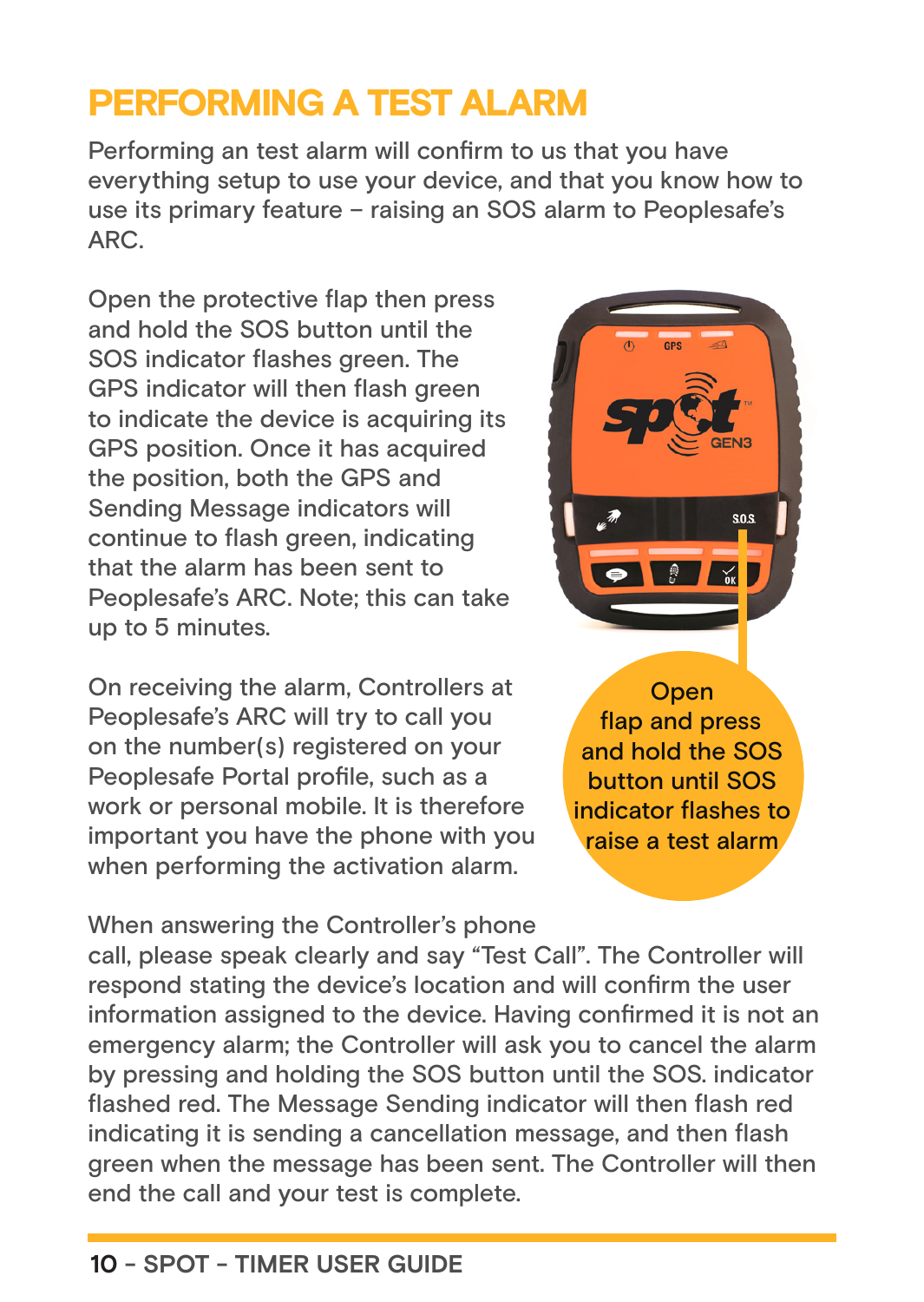# HOW TO USE YOUR **DEVICE**

### ACTIVATING AN SOS ALARM

Open the protective flap then press and hold the SOS button, until the SOS indicator flashes green.

The GPS indicator flashes green to indicate the device is acquiring its GPS position. Once it has acquired the position, both the GPS and Sending Message lights will continue to flash green, indicating that the alarm has been sent to Peoplesafe's ARC. Note this can take up to five minutes.

On receiving the alarm, Controllers at Peoplesafe's ARC will to try to call you on the number(s) registered on your Peoplesafe Portal profile, such as a work or personal mobile. It is therefore important you carry the phone with you whenever you are using the SPOT device.

The Controllers will follow your preregistered escalation procedures which can include contacting the emergency services, or nominated emergency contacts, such as a line manager.



**Open** flap and press and hold the SOS button until SOS indicator flashes to raise an alarm

Note if the device cannot ascertain its GPS position the GPS indicator will flash red. If possible, you should move to a location with a clearer view of the sky. The device will try to find its GPS position for up to 4 minutes. If it cannot acquire one it will still send the alarm message without a location; the GPS indicator will flash red and the Sending Message indicator will flash green.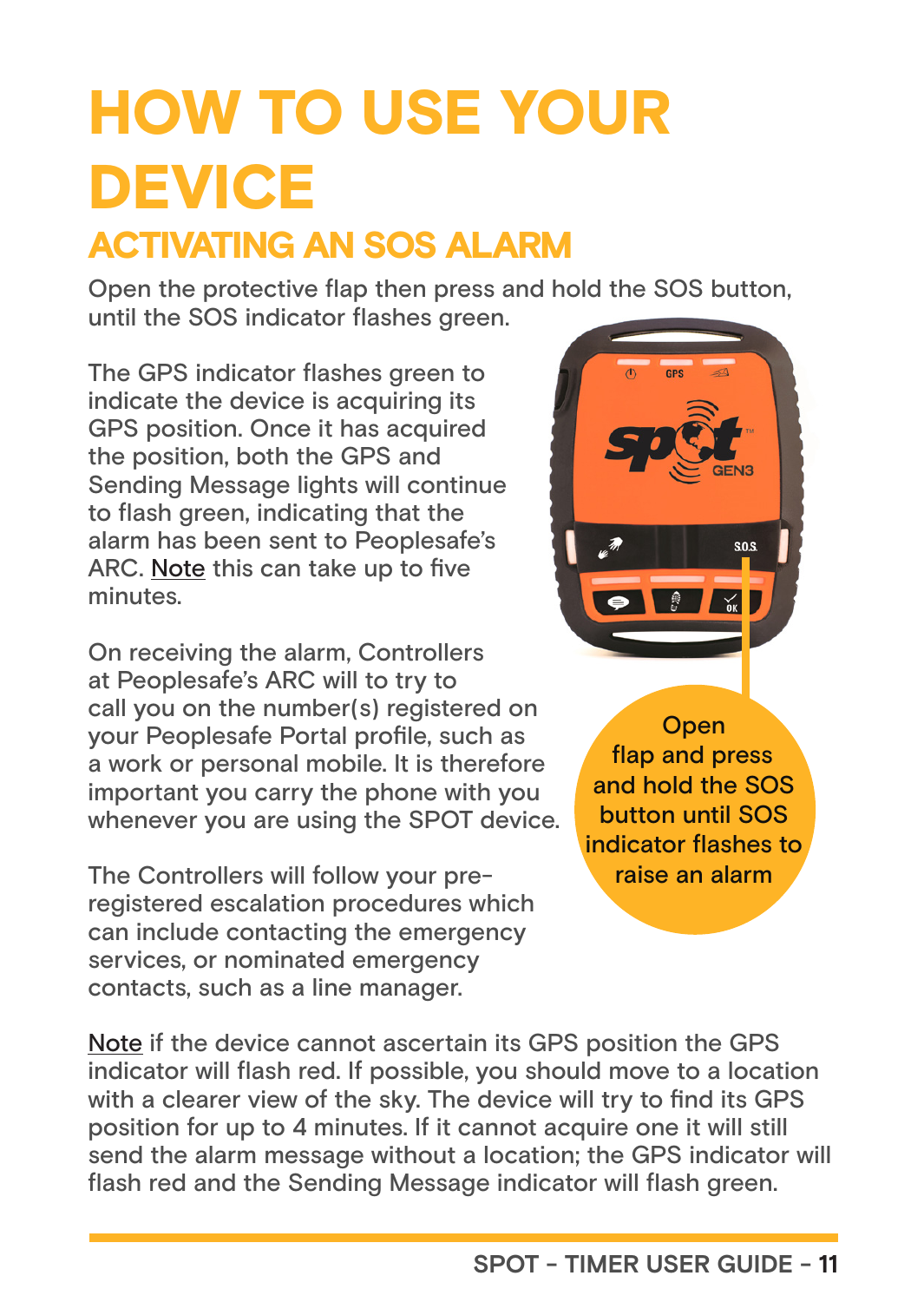If you activate the device by mistake, please inform the Peoplesafe Controller as soon as you answer the phone call by saying "Test Call". The Controller will ask questions based on your user details to confirm that it is not an emergency and will ask you to cancel the alarm by pressing and holding the S0S button (or Assist button). The Message Sending indicator will flash red indicating it is sending a cancellation message, and then flash green when the message has been sent. Once the alarm is cancelled, the Controller will end the call.

Note the Assist button can also be used to raise SOS alarms and functions in the same way.

## STARTING/ EXTENDING/ ENDING AN **ACTIVITY**

#### **START AN ACTIVITY**

The device allows users to send a preset check in message and GPS location to the Peoplesafe Portal, which would be beneficial in an emergency.

When you reach each new location during the day you will need to send a Log Activity message prior to starting your lone working task. Press and hold the Log Activity button until the Log Activity indicator flashes green.

The GPS indicator will flash green whilst the device is acquiring a GPS position. When the device has a position the GPS indicator and Message Sending indicator will both flash green and the device will send its location to Peoplesafe's system. The message is sent three times over a 20 minute period, to ensure the maximum reliability of the message being reached.



Press and hold log activity button until indicator flashes to send your start/ extend activity message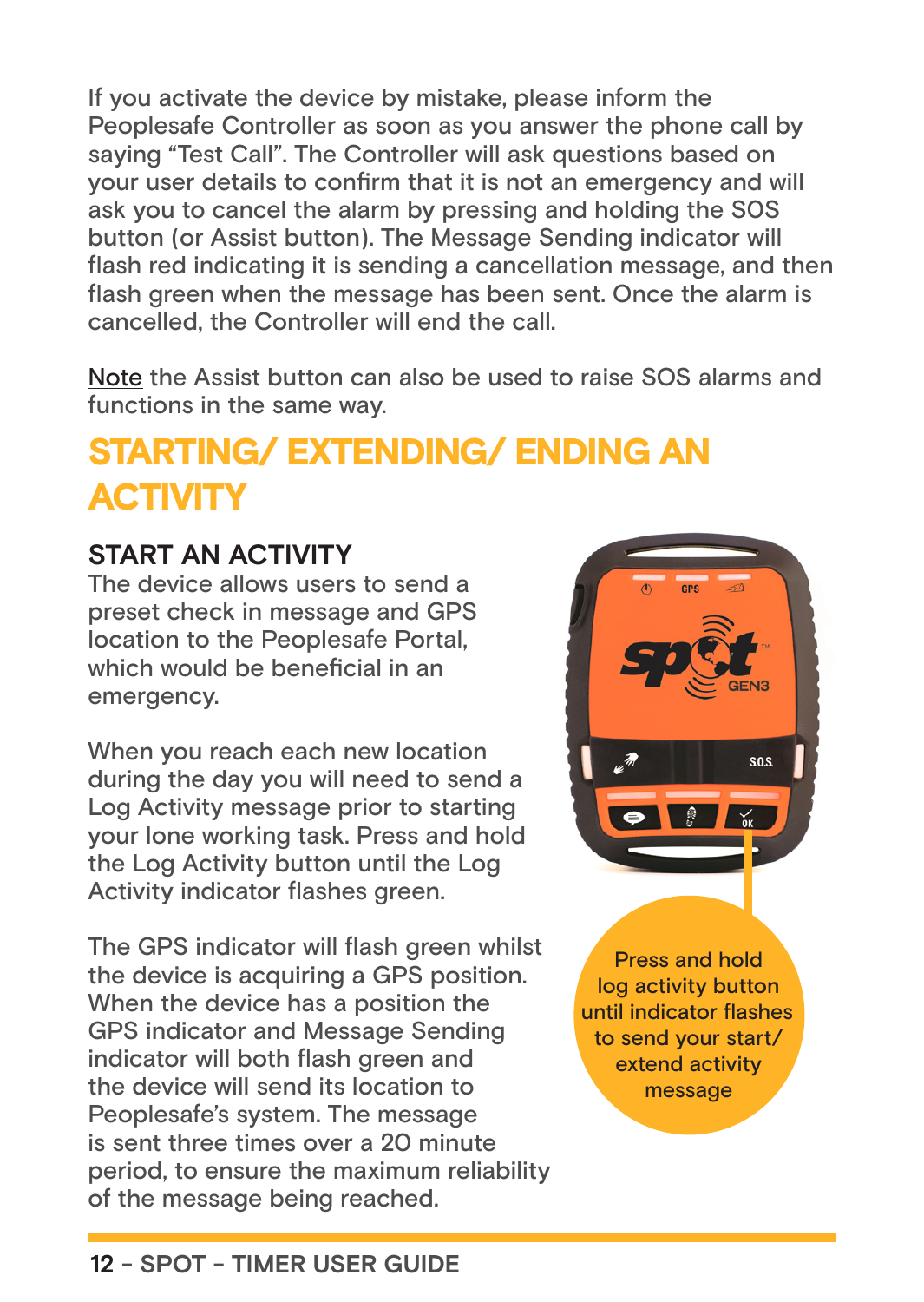The Log Activity button can also be used to extend an activity, if there is already an activity running.

#### **END AN ACTIVITY**

The device allows users to send a preset custom message with GPS location to the Peoplesafe Portal, when you finish each activity.

Press and hold the End Activity button until the End Activity indicator flashes green. The GPS indicator will flash green whilst the device is acquiring a GPS position. When the device has a position the GPS indicator and Message Sending indicator will both flash green and the device will send its location to Peoplesafe's system. The message is sent three times over a 20 minute period, to ensure the maximum reliability of the message being reached.

Note if the device is unable to acquire its GPS position, the GPS indicator will flash red. If possible, you should move to a location with a clearer view of the sky.

 $s.0s$ 

Press and hold end activity button until indicator flashes to send your end activity message

The device will try to find its GPS position for up to 4 minutes. If it cannot acquire a position, the Sending Message will flash red and the device will not send a message.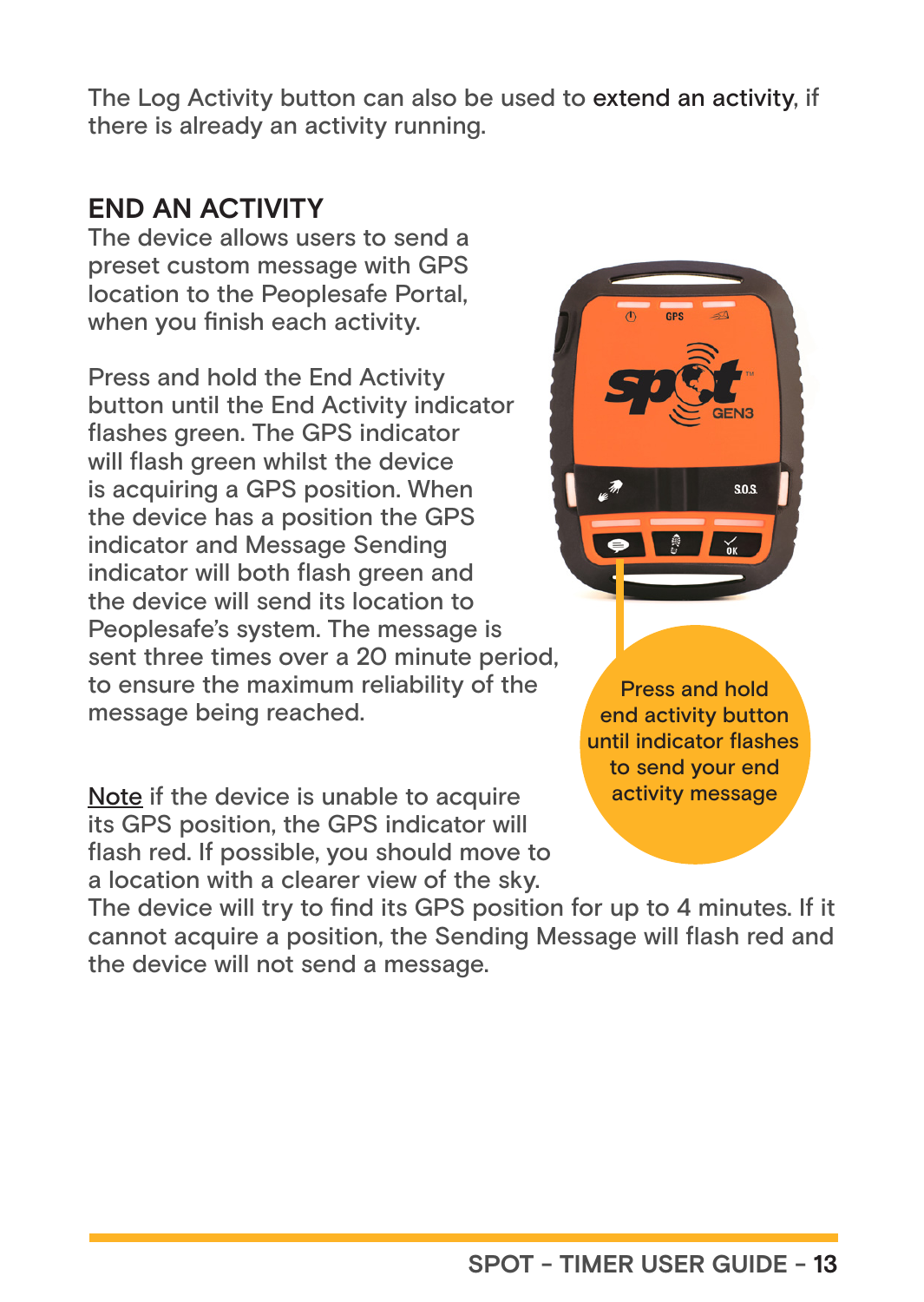### SENDING AUTOMATIC POSITION REPORTS

To send automatic position reports (tracking), press and hold

the Automatic Position button until the Automatic Position indicator flashes green. The GPS indicator will then flash green whilst the device is acquiring its GPS position. Once the position is obtained, the GPS indicator and Message Sending indicator will both flash green indicating the device is sending an automatic position report. The Message Sending indicator will continue to flash green until the next scheduled message (every 10 minutes), or until tracking mode is switched off. The automatic position reports will be sent over a 24 hour period and then the mode will automatically switch off.

The device has a built in motion sensor which will only send automatic position reports when you are moving. When the device is stationary for more than 5 minutes, it will send its current position



Press and hold automatic position button until indicator flashes to enable tracking

and then suspend position reports until it starts to move again.

Note if the device is unable to acquire its GPS position, the GPS indicator will flash red. If possible, you should move to a location with a clearer view of the sky. The device will try to find its GPS position for up to 4 minutes. If it cannot acquire a position, the Sending Message will flash red until the next scheduled message, and the device will not send a position report this time. The device will try to acquire a GPS position again at the next scheduled message (every 10 minutes).

To cancel sending automatic position reports, press and hold the Automatic Position button until the indicator flashes red, or switch the device off.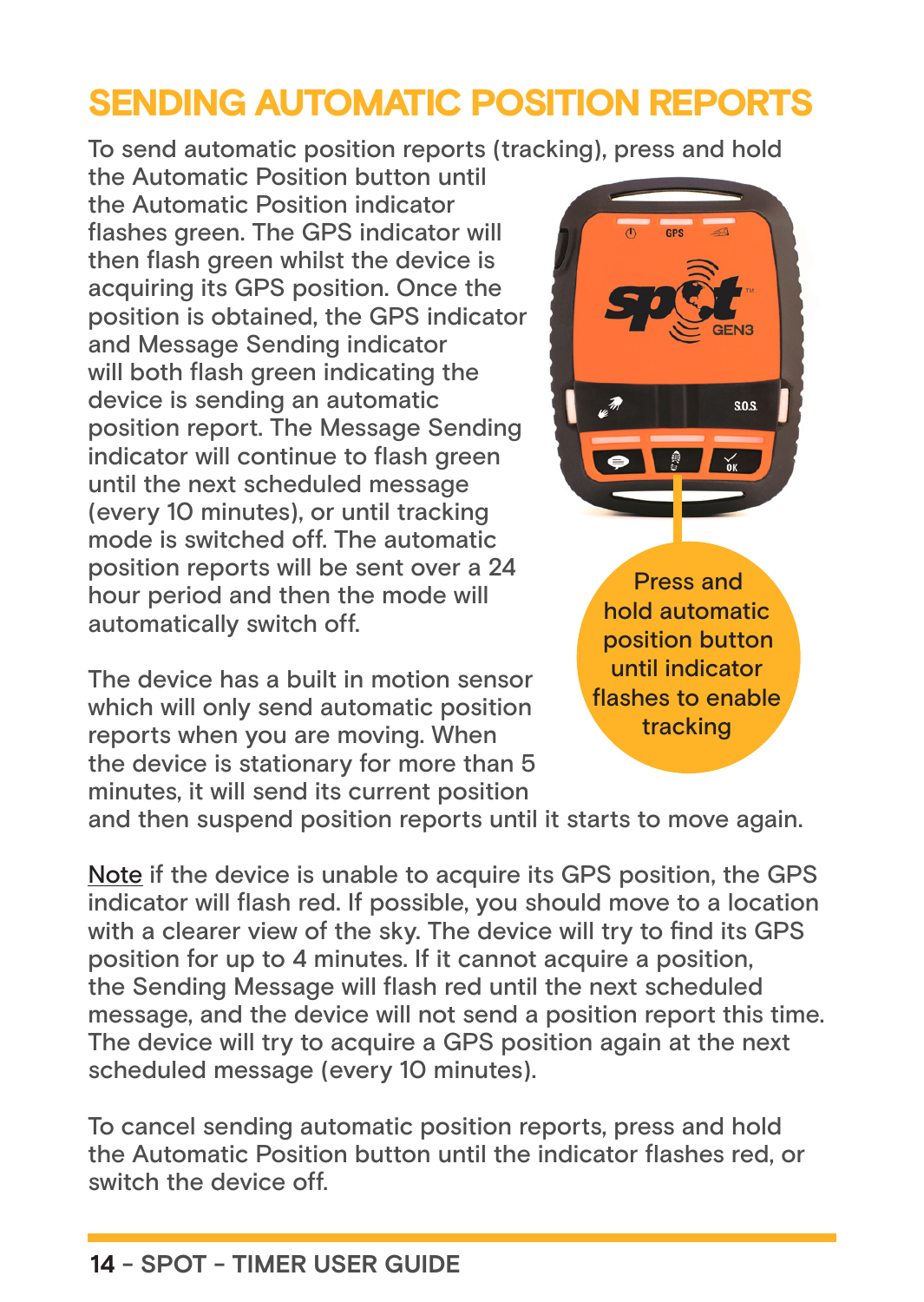### REPLACING THE BATTERIES

Your SPOT is pre-fitted with 4 x AAA single-use Lithium batteries, however, these will need replacing when the low battery warning appears; indicated by the Power indicator flashing red. The batteries can be replaced with similar single-use batteries, or rechargeable NiMH batteries.

The SPOT can also be used with the included USB power cable plugged into a suitable 5 volt device. However, the USB power cable will not charge rechargeable batteries – these will need to be charged with a separate battery charger (not supplied).

To replace the batteries, unscrew the two screws at the back of the device using a screwdriver or coin, and remove the battery cover. Replace the 4 x AAA batteries with similar single-use or rechargeable NiHM batteries. Replace the cover and tighten the screws, ensuring they are fully tightened to maintain the device's waterproof seal.

## CLEANING THE DEVICE

Follow these general rules when cleaning the outside of your SPOT:

- Make sure the device is switched off
- Use a damp, soft, lint-free cloth and avoid excess moisture near buttons or openings
- Do not use aerosol sprays, solvents, alcohol or abrasives
- Do not attempt to open the SPOT case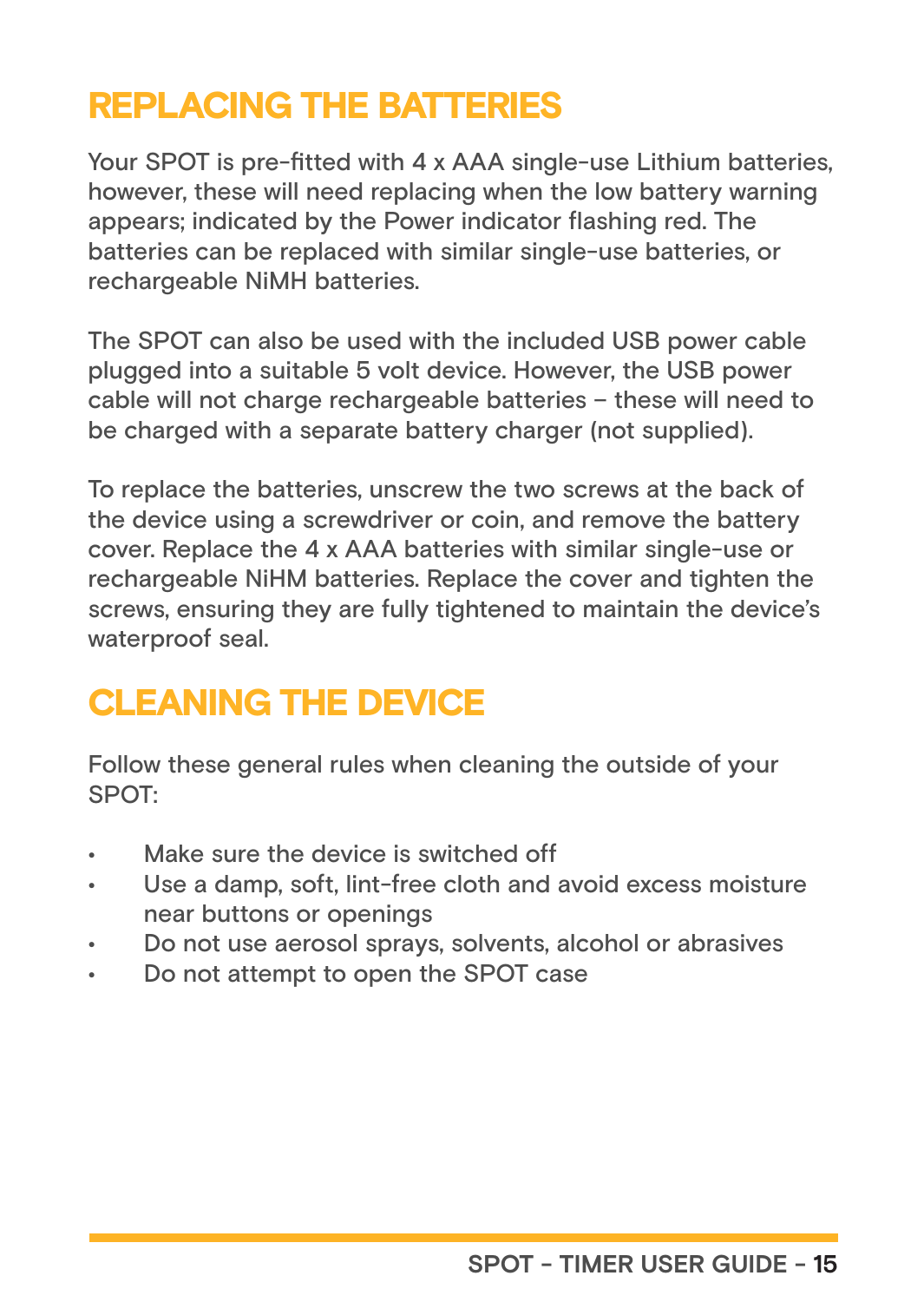## THINGS TO REMEMBER

- Fully complete the Peoplesafe Portal with all account and user details.
- Ensure the device acquires a GPS signal every time it is powered on.
- Ensure the device and a mobile phone are carried with you at all times.
- Replace the device's batteries when the low battery warning appears (power indicator flashes red).

If you have any queries about the use of your SPOT device, please contact Customer Support - our contact details can be found on page 2.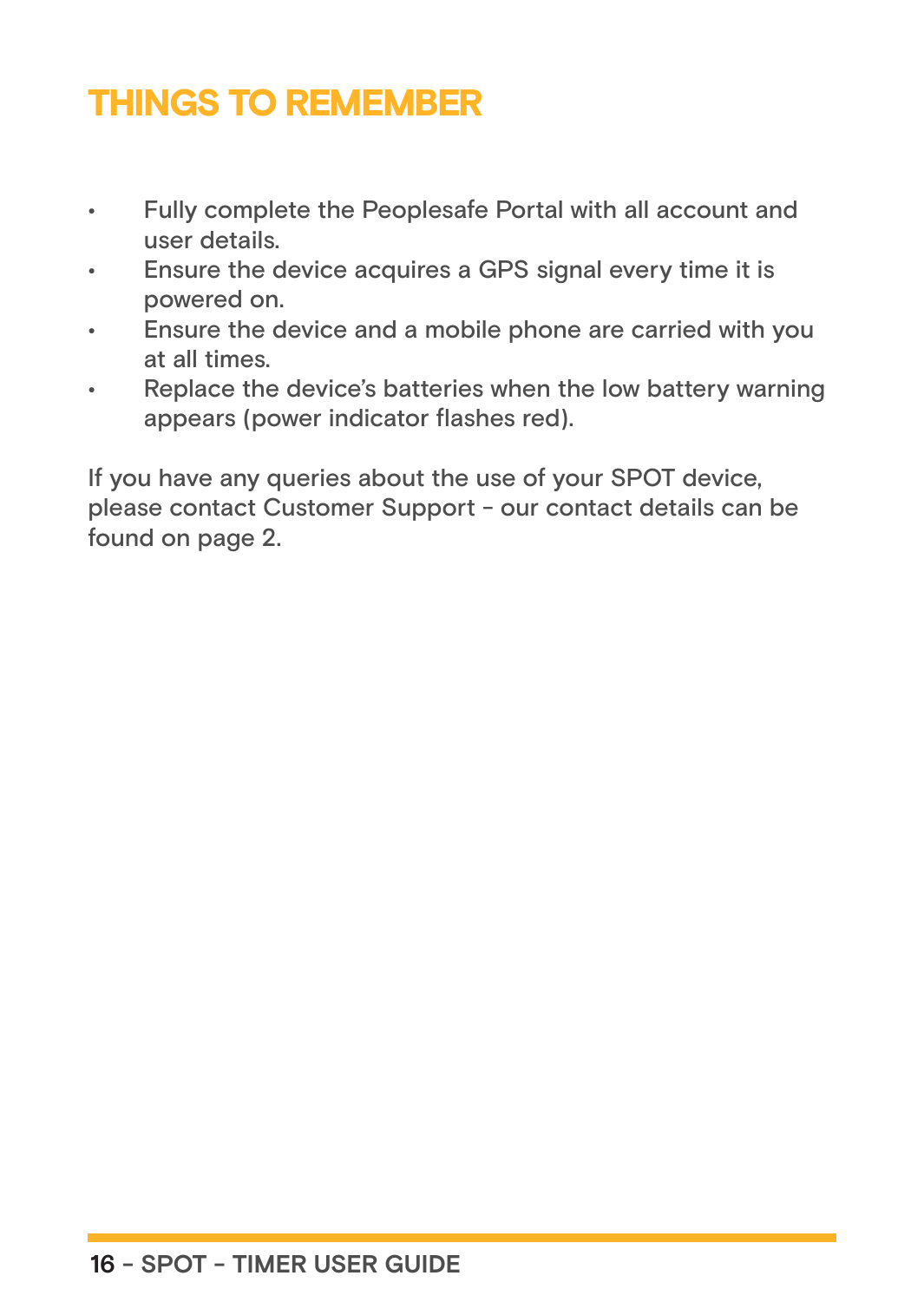## OPERATING CONDITIONS

Your SPOT device is designed to be rugged for outdoor use and it can operate in the following conditions:

- IPX7 waterproof to a depth of 1 metre for up to 30 minutes
- (SPOT is not waterproof when being USB powered)
- Operating temperatures: -22 F to +140 F (-30 C to +60 C)
- Operating altitude: -328 feet to 21,320 feet (-100 m to 6,500 m)
- Humidity and Salt Fog rated